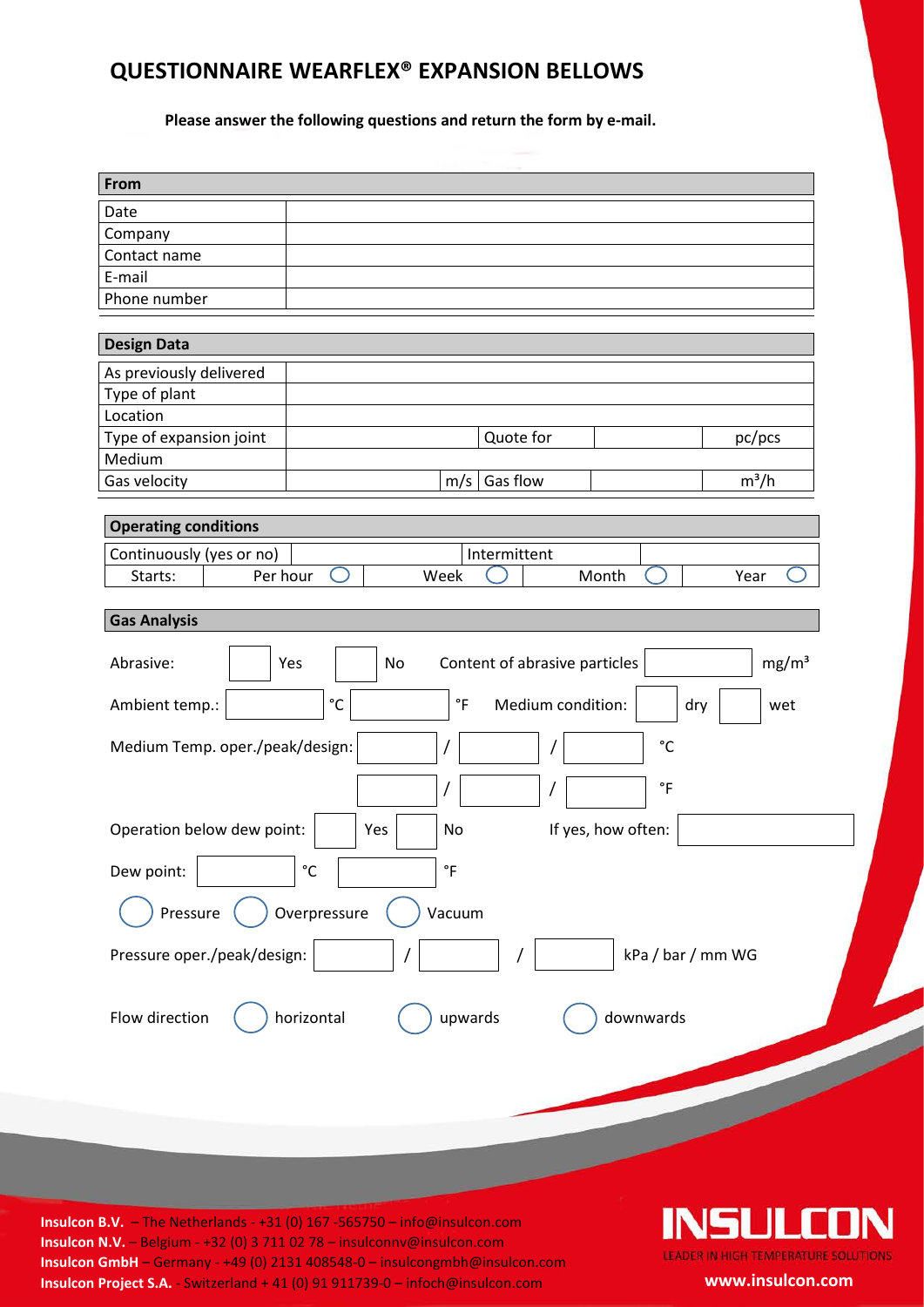## **QUESTIONNAIRE WEARFLEX® EXPANSION BELLOWS**

| <b>Movements</b>                                                        |     |                                                                                          |       |              |
|-------------------------------------------------------------------------|-----|------------------------------------------------------------------------------------------|-------|--------------|
| Axial compression (-):                                                  | mm  | Axial extension (+):                                                                     |       | mm           |
| Lateral movement (±):                                                   | mm  | Angular movement:                                                                        |       | $\mathbf{o}$ |
| Vibrations. Freq. & amp.:                                               | Hz  | Pulsations:<br>mm                                                                        | Yes   | No           |
| <b>Design</b>                                                           |     |                                                                                          |       |              |
| Type<br>Materials. Inside to outside                                    |     |                                                                                          |       |              |
| Round<br>Design:                                                        |     | Rectangular                                                                              | Other |              |
| Enclosed<br>Drawing No.:                                                |     | Sketch enclosed                                                                          |       |              |
| Closed design<br>Incl. boltholes<br>Welding unit ready for installation |     | Open design incl. jointing kit<br>Excl. boltholes<br>Bolting unit ready for installation |       |              |
| Rounded corners<br>No                                                   | Yes | If confirmed, enter radius                                                               |       | mm           |
|                                                                         |     | Q                                                                                        |       |              |
|                                                                         |     |                                                                                          |       |              |

**Insulcon B.V.** – The Netherlands - +31 (0) 167 -565750 – info@insulcon.com **Insulcon N.V.** – Belgium - +32 (0) 3 711 02 78 – insulconnv@insulcon.com **Insulcon GmbH** – Germany - +49 (0) 2131 408548-0 – insulcongmbh@insulcon.com **Insulcon Project S.A.** - Switzerland + 41 (0) 91 911739-0 – infoch@insulcon.com **www.insulcon.com**

INSULCON LEADER IN HIGH TEMPERATURE SOLUTIONS